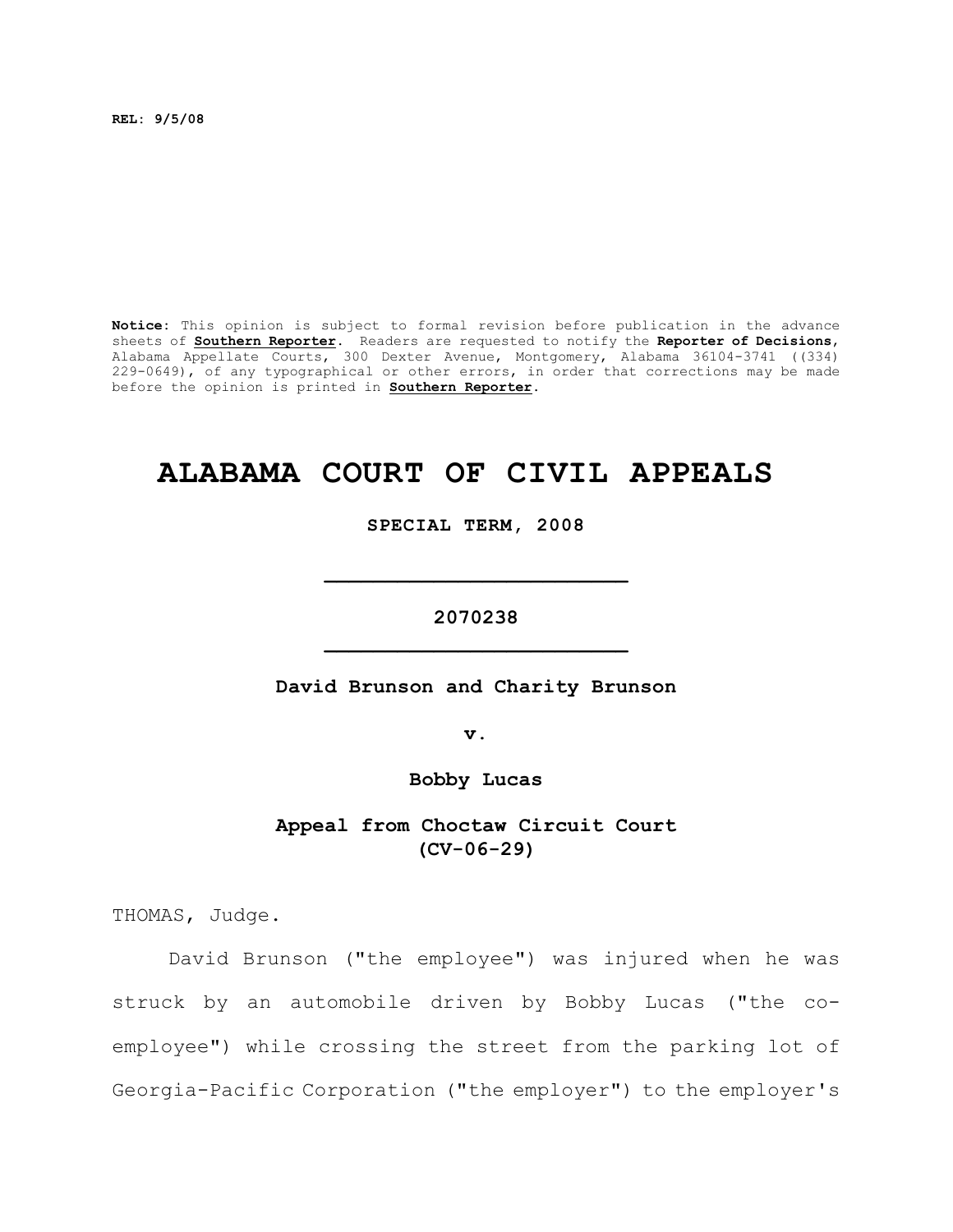plant entrance to begin his shift on December 4, 2004. Brunson and his wife Charity Brunson sued, among others, the employer and Lucas. Brunson sought and received workers' compensation benefits from the employer. The Brunsons sought damages from Lucas, alleging that he had negligently or wantonly injured Brunson.<sup>1</sup> Lucas moved for a summary judgment, arguing that the Brunsons were precluded from maintaining an action against him by virtue of the immunity extended to co-employees for negligent and wanton acts by Ala. Code 1975,  $\sqrt{5}$  25-5-11 and  $\sqrt{5}$  25-5-14. The trial court entered a judgment in favor of Lucas, and the Brunsons appealed to the Alabama Supreme Court, which transferred the appeal to this court, pursuant to Ala. Code 1975,  $\frac{1}{2}$  12-2-7(6).<sup>2</sup> We affirm.

The legislature has clearly expressed its intent to provide immunity to co-employees except in cases involving willful conduct:

Charity Brunson asserted a loss-of-consortium claim. 1

 $2$ We remanded the case to the trial court for the entry of an order pursuant to Rule 54(b), Ala. R. Civ. P., because the Brunsons' claims against certain other defendants had not yet been resolved. The trial court entered the certification, rendering the judgment in favor of Lucas final.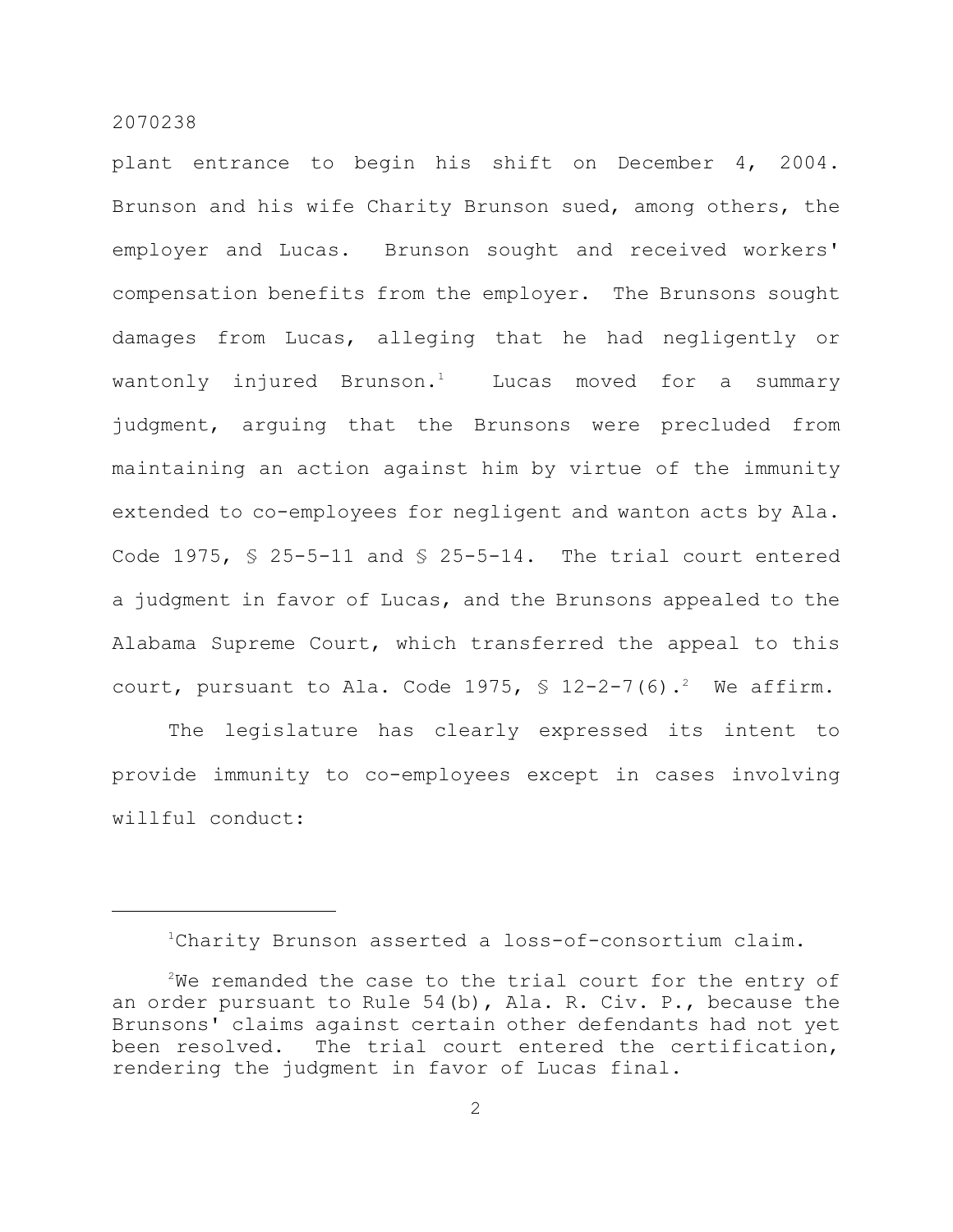"The Legislature finds that actions filed on behalf of injured employees against officers, directors, agents, servants, or employees of the same employer seeking to recover damages in excess of amounts received or receivable from the employer under the workers' compensation statutes of this state and predicated upon claimed negligent or wanton conduct resulting in injuries arising out of and in the course of employment are contrary to the intent of the Legislature in adopting a comprehensive workers' compensation scheme and are producing a debilitating and adverse effect upon efforts to retain existing, and to attract new industry to this state. Specifically, the existence of such causes of action places this state at a serious disadvantage in comparison to the existing laws of other states with whom this state competes in seeking to attract and retain industrial operations which would provide better job opportunities and increased employment for people in this state. The existence of such causes of action, and the consequent litigation resulting therefrom, results in substantial costs and expenses to employers which, as a practical matter, must either procure additional liability insurance coverage for supervisory and management employees or fund the costs of defense, judgment or settlement from their own resources in order to retain competent and reliable personnel. The existence of such causes of action has a disruptive effect upon the relationship among employees and supervisory and management personnel. There is a total absence of any reliable evidence that the availability of such causes of action has resulted in any reduction of the number or severity of on-the-job accidents or of any substantial improvement on providing safe working conditions and work practices. The intent of the Legislature is to provide complete immunity to employers and limited immunity to officers, directors, agents, servants, or employees of the same employer and to the workers' compensation insurance carrier and compensation service companies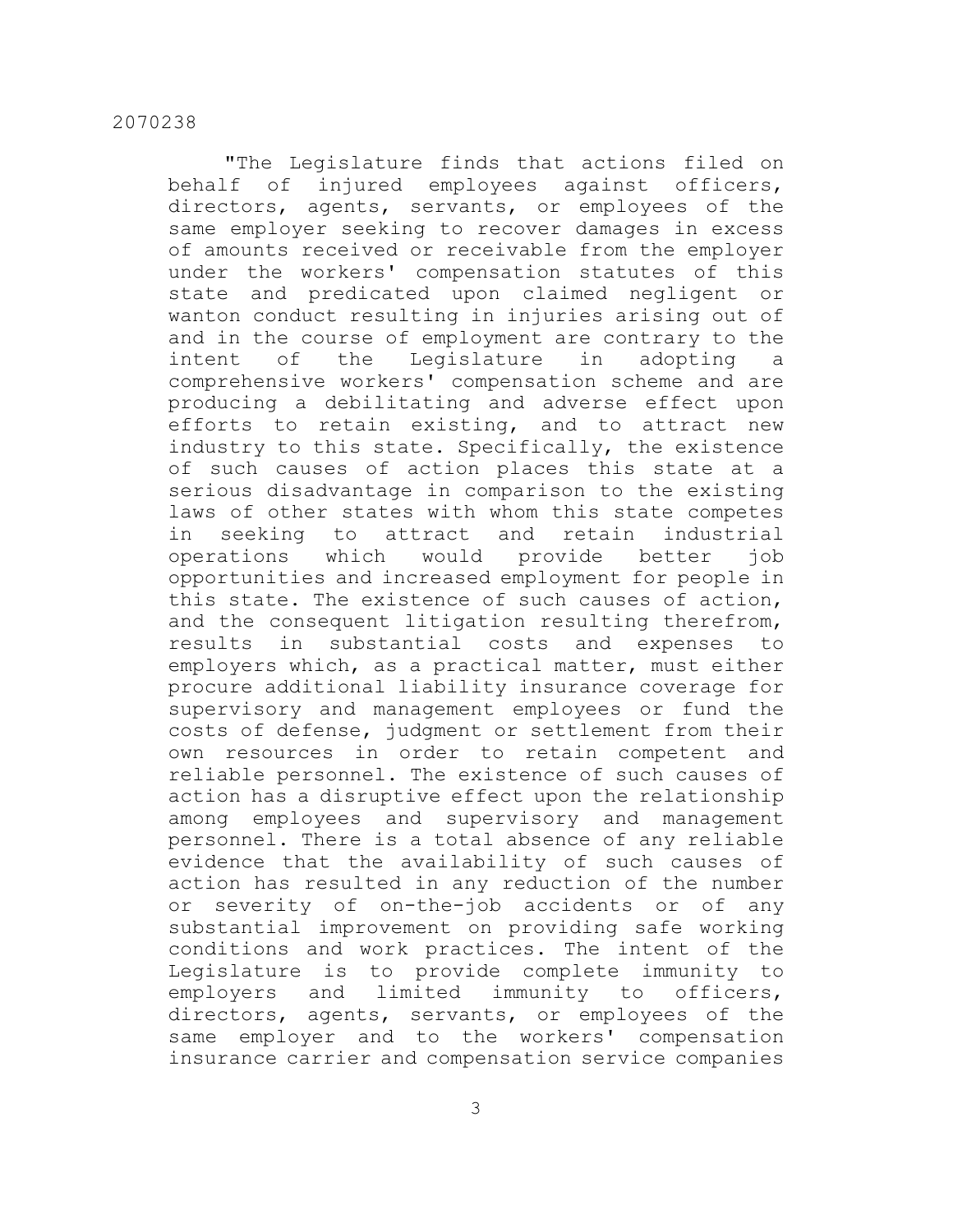of the employer or any officer, director, agent, servant, or employee of such carrier or company and to labor unions and to any official or representative thereof, from civil liability for all causes of action except those based on willful conduct and such immunity is an essential aspect of the workers' compensation scheme. The Legislature hereby expressly reaffirms its intent, as set forth in Section 25-5-53, as amended herein, and Sections 25-5-144 and 25-5-194, regarding the exclusivity of the rights and remedies of an injured employee, except as provided for herein."

Ala. Code 1975, § 25-5-14.

Sections 25-5-11 and 25-5-53 also express the intent to extend immunity to co-employees except in cases involving willful conduct on the part of the co-employee.

"The rights and remedies granted in this chapter to an employee shall exclude all other rights and remedies of the employee, his or her personal representative, parent, dependent, or next of kin, at common law, by statute, or otherwise on account of injury, loss of services, or death. Except as provided in this chapter, no employer shall be held civilly liable for personal injury to or death of the employer's employee, for purposes of this chapter, whose injury or death is due to an accident or to an occupational disease while engaged in the service or business of the employer, the cause of which accident or occupational disease originates in the employment. In addition, immunity from civil liability for all causes of action except those based upon willful conduct shall also extend to the workers' compensation insurance carrier of the employer; to a person, firm, association, trust, fund, or corporation responsible for servicing and payment of workers' compensation claims for the employer; to an officer, director, agent, or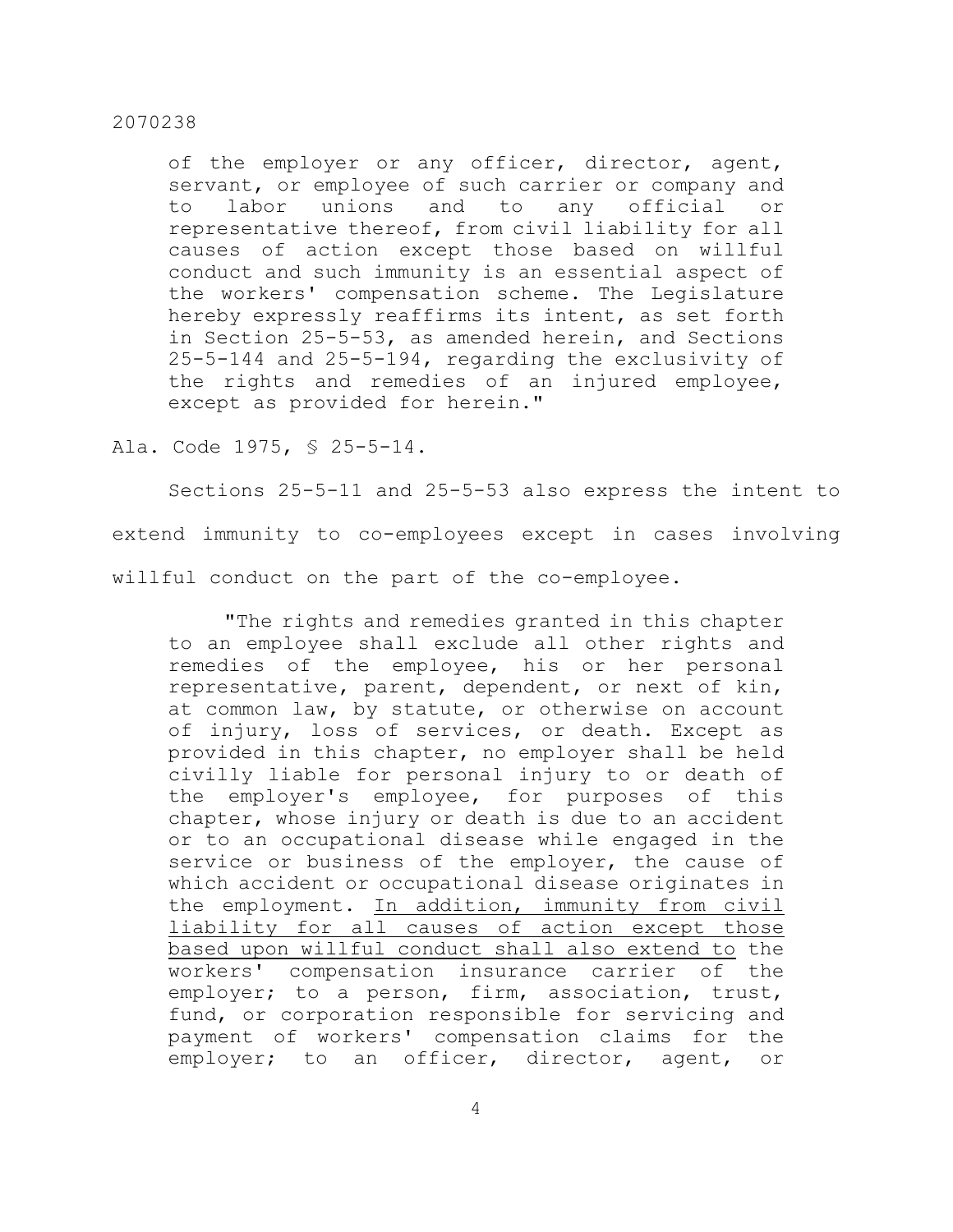employee of the carrier, person, firm, association, trust, fund, or corporation; to a labor union, an official, or representative thereof; to a governmental agency providing occupational safety and health services, or an employee of the agency; and to an officer, director, agent, or employee of the same employer, or his or her personal representative. Nothing in this section shall be construed to relieve a person from criminal prosecution for failure or neglect to perform a duty imposed by law."

§ 25-5-53 (emphasis added). Section 25-5-11(a) reads, in

pertinent part:

"If the injury or death for which compensation is payable under Articles 3 or 4 of this chapter was caused under circumstances also creating a legal liability for damages on the part of any party other than the employer, whether or not the party is subject to this chapter, the employee, or his or her dependents in case of death, may proceed against the employer to recover compensation under this chapter or may agree with the employer upon the compensation payable under this chapter, and at the same time, may bring an action against the other party to recover damages for the injury or death, and the amount of the damages shall be ascertained and determined without regard to this chapter. If a party, other than the employer, is a workers' compensation insurance carrier of the employer or any person, firm, association, trust, fund, or corporation responsible for servicing and payment of workers' compensation claims for the employer, or any officer, director, agent, or employee of the carrier, person, firm, association, trust, fund, or corporation, or is a labor union, or any official or representative thereof, or is a governmental agency providing occupational safety and health services, or an employee of the agency, or is an officer, director, agent, or employee of the same employer,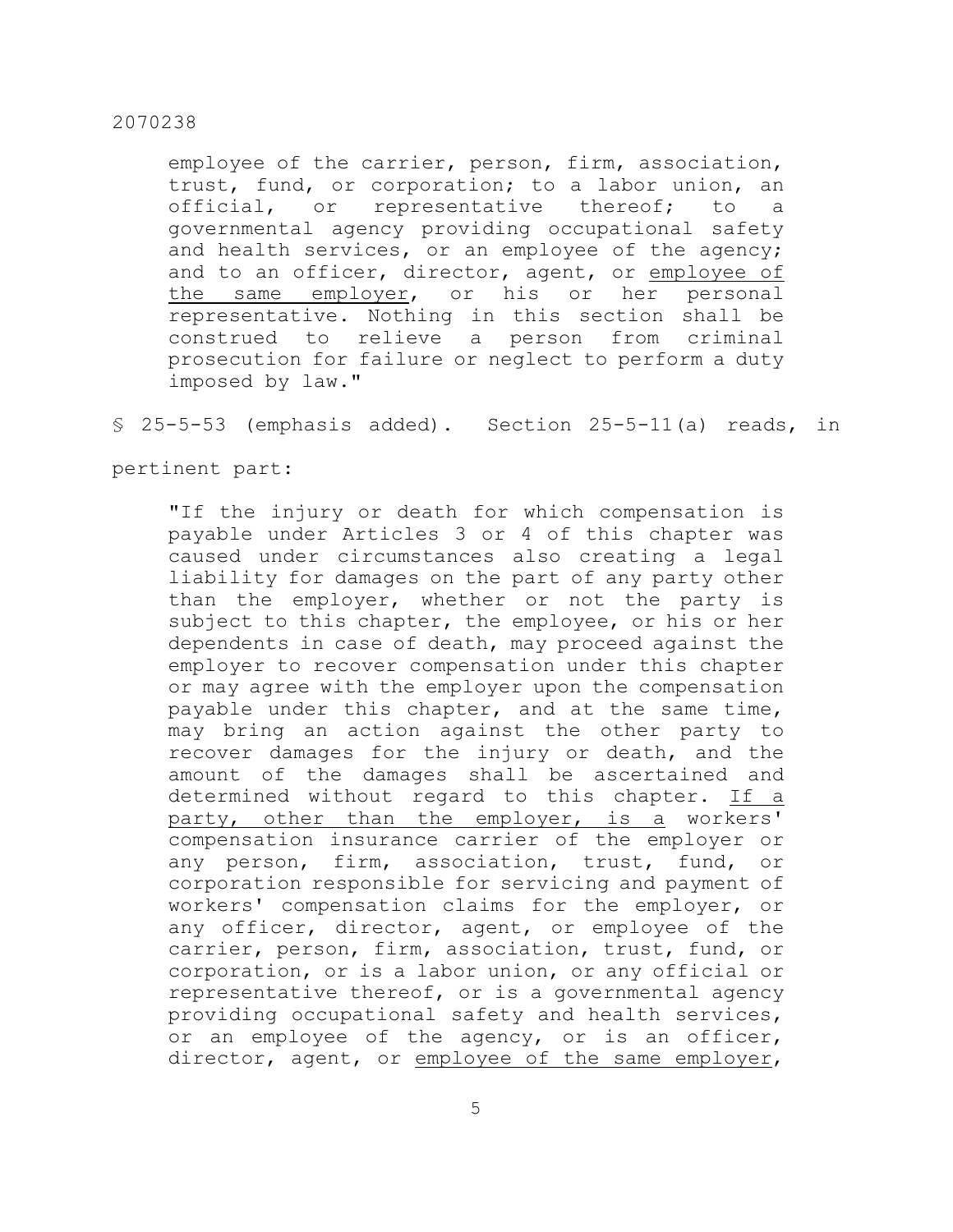or his or her personal representative, the injured employee, or his or her dependents in the case of death, may bring an action against any workers' compensation insurance carrier of the employer or any person, firm, association, trust, fund, or corporation responsible for servicing and payment of workers' compensation claims for the employer, labor union, or the governmental agency, or person, or his or her personal representative, only for willful conduct which results in or proximately causes the injury or death."

(Emphasis added.)

Our supreme court has construed §§ 25-5-11, 25-5-14, and 25-5-53 to extend immunity to co-employees of injured employees who are entitled to receive workers' compensation benefits unless the injured employee can prove that the injury was caused by willful conduct on the part of the co-employee. See Ex parte Newton, 895 So. 2d 851, 854 (Ala. 2004) (quoting § 25-5-14 and stating that "[t]he Workers' Compensation Act ... provides immunity to co-employees 'from civil liability for all causes of action except those based on willful conduct'"); Reed v. Brunson, 527 So. 2d 102, 113 (Ala. 1988) (stating that section § 25-5-11 "limits and employee's claim for damages, where work[ers'] compensation benefits are payable, in actions against[, among others, co-employees] to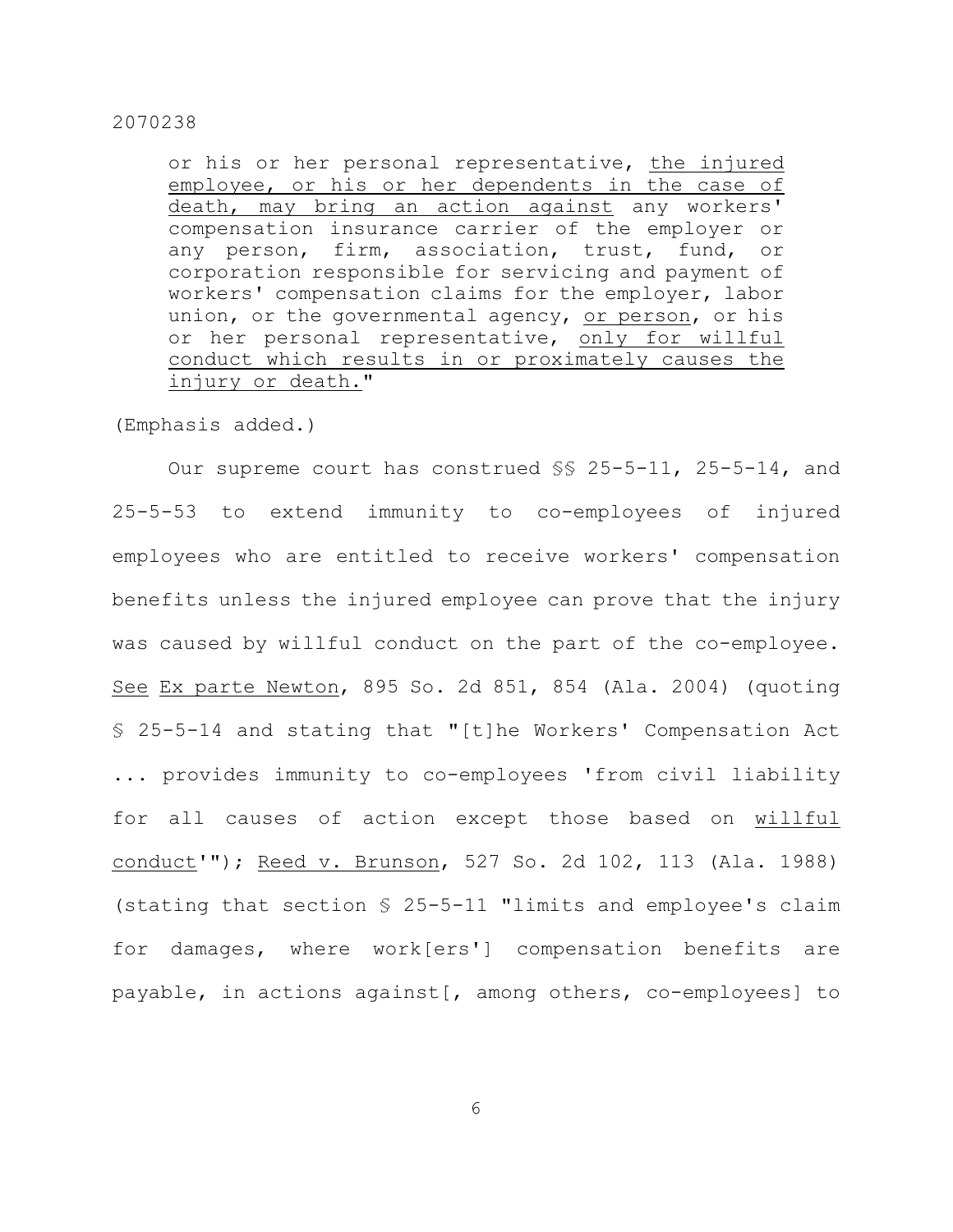actions in which willful conduct results in or proximately causes the injury or death").

"Under Alabama's [workers'] compensation laws, an injured worker who has elected to receive benefits under the compensation system may pursue a civil action against a co-employee only if the injury sustained by the worker resulted from the 'willful conduct' of the co-employee. Ala. Code 1975, §§ 25-5-11(b), - 53; Reed v. Brunson, 527 So. 2d 102 (Ala. 1988)."

Turnbow v. Kustom Kreation Vans, 535 So. 2d 132, 134 (Ala. 1988).

In his summary-judgment motion, Lucas focused heavily on whether Brunson and Lucas were in the course of their employment when the accident occurred. In general, an employee is not entitled to workers' compensation benefits for an injury sustained while traveling to and from his or her place of employment; however, one exception to that rule permits an employee to recover compensation benefits if he or she is injured while in a parking lot owned and maintained by his or her employer. See, generally, Hughes v. Decatur Gen. Hosp., 514 So. 2d 935 (Ala. 1987). Indeed, in Hughes, our supreme court considered whether the deceased employee who was killed while crossing a public street after the conclusion of her shift at the hospital had been killed in the course of her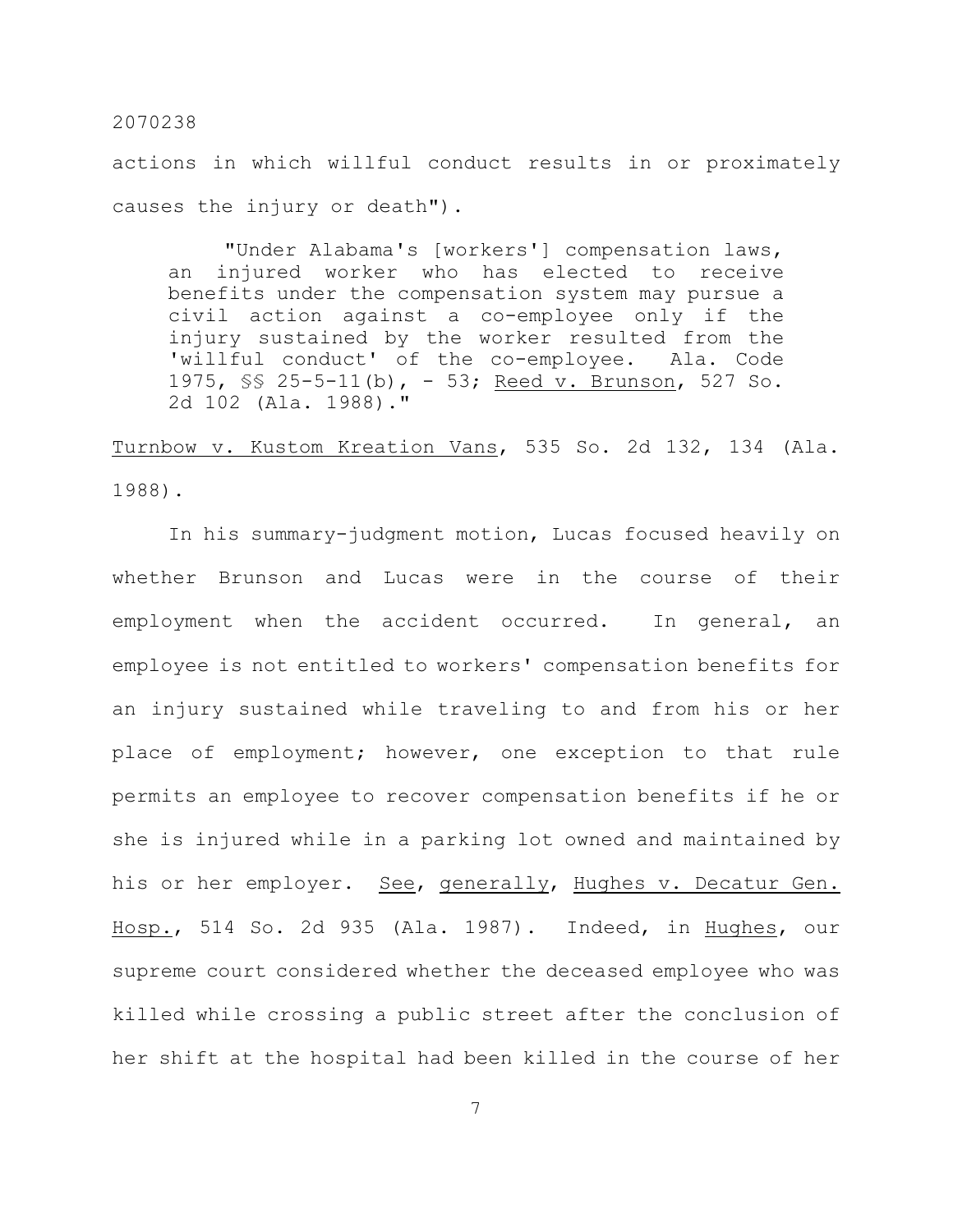employment. Hughes, 514 So. 2d at 937. The court discussed the general rule that employer-owned parking areas are considered to be part of the employer's premises even if separated from the main premises of the employer and the majority rule that injuries incurred on a public street or other off-premise area between the employer's place of business and its parking lot are considered to arise out of or in the course of employment if that street or area is a necessary route between the two premises. Id. Based on these general rules, the supreme court concluded that the deceased employee was killed in the course of her employment and that, as a result, her estate could not sue the hospital for wrongful death because the Workmen's Compensation Act provided the exclusive remedy for her death. Id. at 938. Thus, the trial court in this case, concluding that the exception outlined in Hughes applied, and noting that Brunson had availed himself of that exclusion to receive compensation benefits from the employer, found Lucas immune from the Brunsons' negligence and wantonness claims.

The Brunsons focus their argument on appeal on the fact that cases involving whether an accident in an employer-owned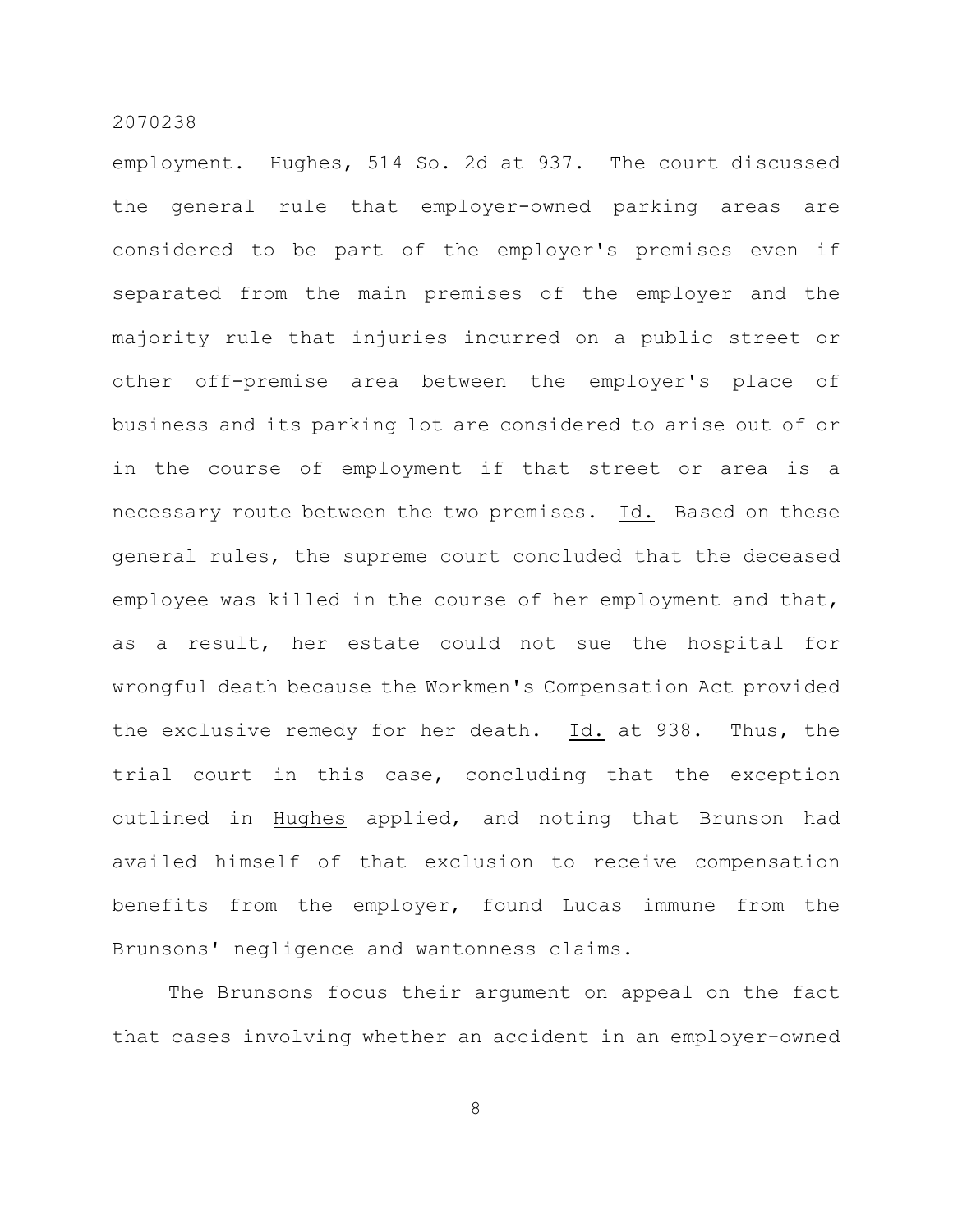parking area occurred within the line and scope of one's employment focus solely on whether the injured employee was injured in the course of his or her employment. The Brunsons contend that the trial court wrongly focused on whether Brunson was injured in the course of his employment at the time of the accident to determine whether Lucas should be liable for Brunson's injuries. Instead, they argue, the focus should have been on whether Lucas was in the course of his employment as he drove out of the parking lot after concluding his shift. They rely on Wells v. Anderson, 8 Kan. App. 2d 431, 659 P.2d 833 (1983), in which the Kansas Court of Appeals considered whether co-employee immunity should be limited to those cases in which the co-employee would also be covered by the compensation law. Ultimately, after briefly surveying the conclusions reached by some other states that had considered the issue, the Kansas court decided that "a co-employee is immune only if he would have been entitled to receive compensation had he been injured in the same accident." Wells, 8 Kan. App. at 434, 659 P.2d at 836.

The language used in § 25-5-14 indicates that the legislature has conditioned co-employee immunity on the